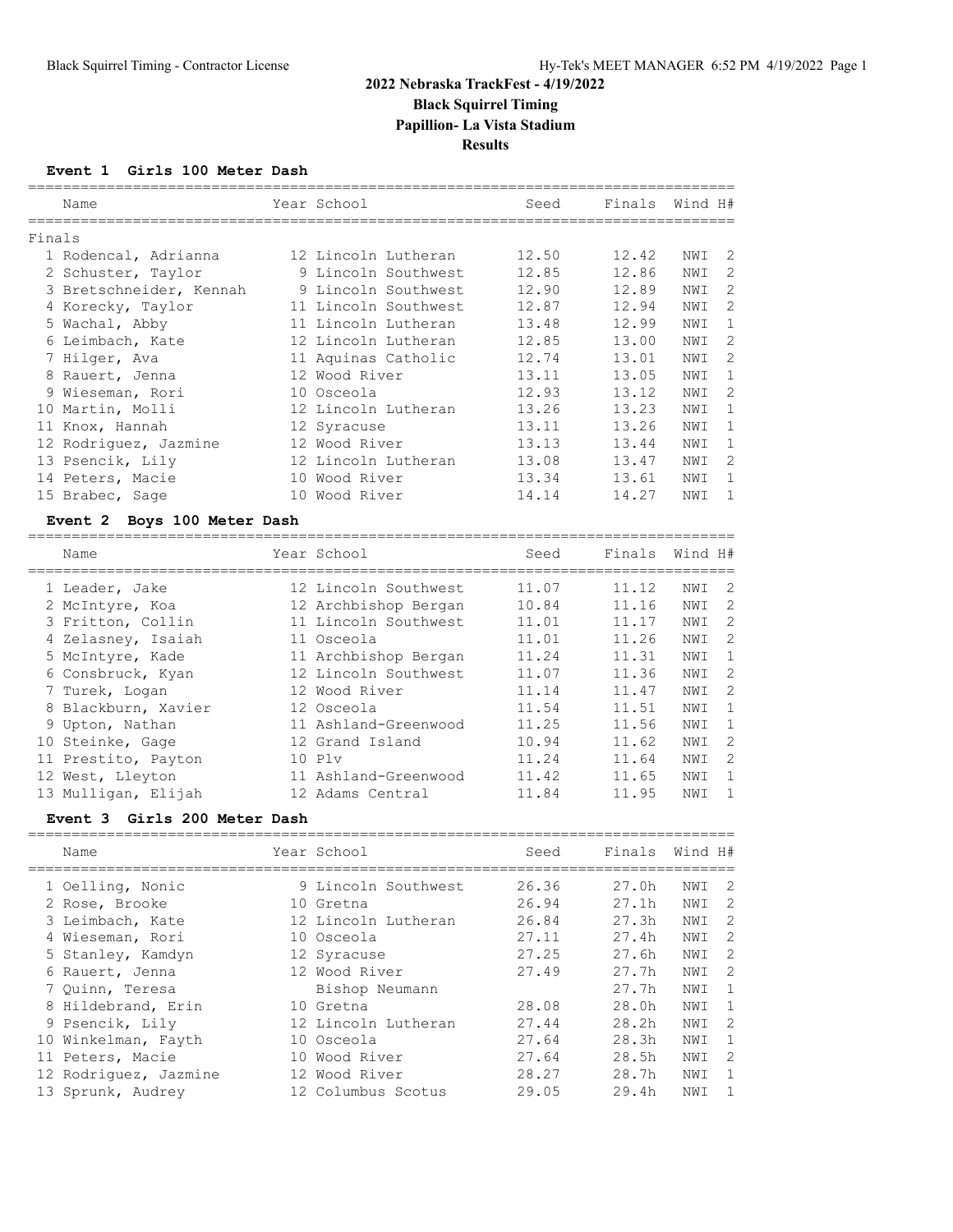## **2022 Nebraska TrackFest - 4/19/2022 Black Squirrel Timing Papillion- La Vista Stadium Results**

### **Event 4 Boys 200 Meter Dash**

| Name                 | Year School          | Seed  | Finals            | Wind H# |                |
|----------------------|----------------------|-------|-------------------|---------|----------------|
| 1 Zelasney, Isaiah   | 11 Osceola           | 22.19 | 22.6 <sub>h</sub> | NWI     | $\overline{2}$ |
| 2 Turek, Logan       | 12 Wood River        | 22.90 | 23.0h             | NWI     | $\overline{2}$ |
| 3 Johnson, Brayton   | 12 Grand Island      | 22.56 | 23.0h             | NWI     | - 2            |
| 4 Trausch, Grant     | 11 Adams Central     | 22.84 | 23.1h             | NWI     | $\overline{2}$ |
| 5 McIntyre, Kade     | 11 Archbishop Bergan | 22.91 | 23.1h             | NWI     | $\overline{2}$ |
| 6 Nelson, MJ         | 12 Nebraska City     | 23.34 | 23.4h             | NWI     | $\overline{2}$ |
| 7 Ferguson, Akeem    | $11$ $P1v$           | 22.90 | 23.8h             | NWI     | - 2            |
| 8 Upton, Nathan      | 11 Ashland-Greenwood | 23.87 | 24.0 <sub>h</sub> | NWI     | $\overline{1}$ |
| 9 Paulk, Caleb       | 11 Wood River        | 23.84 | 24.3h             | NWI     | $\mathbf{1}$   |
| 10 Blackburn, Xavier | 12 Osceola           | 23.54 | 24.5 <sub>h</sub> | NWI     |                |
|                      |                      |       |                   |         |                |

#### **Event 5 Girls 400 Meter Dash**

| Name                 | Year School          | Seed    | Finals  |
|----------------------|----------------------|---------|---------|
| 1 Rose, Brooke       | 10 Gretna            | 59.42   | 1:00.03 |
| 2 Oelling, Nonic     | 9 Lincoln Southwest  | 1:00.59 | 1:01.48 |
| 3 Hohl, Lauren       | 11 Lincoln Southwest | 1:01.23 | 1:01.62 |
| 4 Hildebrand, Erin   | 10 Gretna            | 1:03.92 | 1:03.92 |
| 5 Baughman, Makayla  | 12 Blair             | 1:01.21 | 1:03.97 |
| 6 Jurgensmeier, Kali | 12 Bishop Neumann    | 1:03.40 | 1:04.41 |
| 7 Conant, Mari       | 12 Adams Central     | 1:02.94 | 1:04.80 |
| 8 Winkelman, Fayth   | 10 Osceola           | 1:03.29 | 1:06.11 |

### **Event 6 Boys 400 Meter Dash**

| Name               | Year School          | Seed  | Finals | H#             |
|--------------------|----------------------|-------|--------|----------------|
| 1 Zelasney, Isaiah | 11 Osceola           | 49.52 | 50.75  | $\overline{2}$ |
| 2 Johnson, Brayton | 12 Grand Island      | 50.06 | 50.90  | 2              |
| 3 Lebo, Logan      | 10 Lincoln Lutheran  | 52.70 | 51.50  | 2              |
| 4 Verbeck, Konner  | 12 Minden            | 51.24 | 52.17  | $\overline{2}$ |
| 5 Allen, Jameson   | 10 Plv South         | 52.35 | 52.68  | 2              |
| 6 Bohling, Alex    | 10 Lincoln Southwest | 53.74 | 53.73  | $\mathbf{1}$   |
| 7 Kempkes, William | 12 Lincoln Southwest | 55.09 | 54.33  | 1              |
| 8 Bonifas, Drew    | 12 Adams Central     | 54.50 | 54.65  | 1              |
| 9 Paulk, Caleb     | 11 Wood River        | 53.45 | 54.67  | 2              |

### **Event 7 Girls 800 Meter Run**

| Name                               | Year School |                      | Seed               | Finals             |
|------------------------------------|-------------|----------------------|--------------------|--------------------|
| 1 Rinn, Brianna<br>2 Arens, Jordyn | 10 Crofton  | 12 Lincoln Southwest | 2:16.10<br>2:18.21 | 2:17.1h<br>2:25.2h |
| 3 Schwartz, Lily                   |             | 11 Lincoln Southwest | 2:25.80            | 2:26.2h            |
| 4 Frasher, Gianna                  |             | 10 Aquinas Catholic  | 2:34.04            | 2:28.8h            |
| 5 Meyer, Jayden                    | 9 Syracuse  |                      | 2:39.82            | 2:29.8h            |
| 6 Vacek, Delaney                   |             | 12 Lincoln Southwest | 2:30.00            | 2:32.0h            |
| 7 Bratt, Arisyn                    |             | 10 Lincoln Christian | 3:30.75            | 2:34.3h            |
| 8 Schwensen, Amelia                |             | 12 Lincoln Southwest | 2:30.08            | 2:35.1h            |
| 9 Schneider, Ava                   |             | 12 Lincoln Christian | 2:31.82            | 2:35.2h            |
| 10 Cooley, Isabella                |             | 12 Lincoln Christian | 2:34.59            | 2:38.9h            |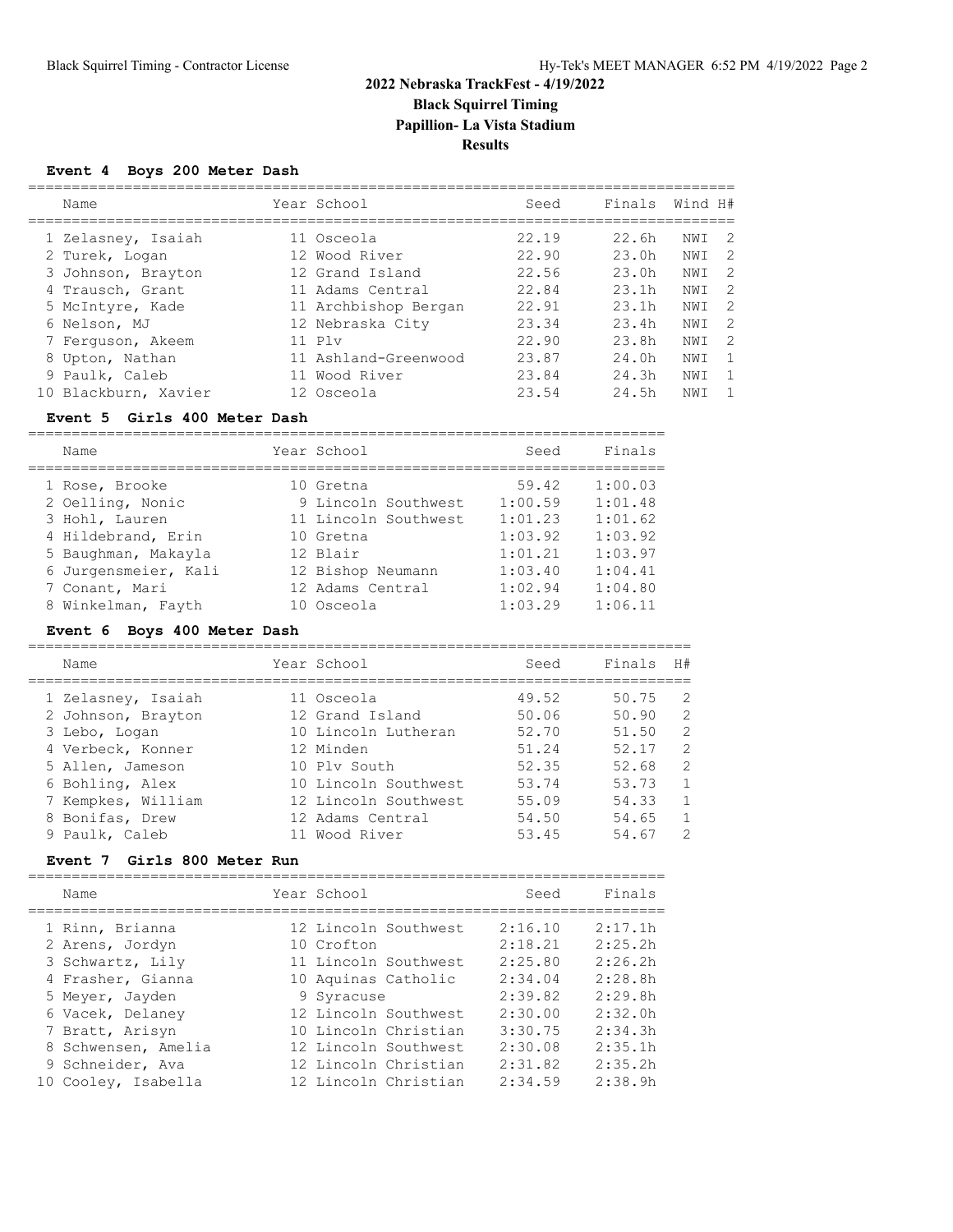**Black Squirrel Timing**

**Papillion- La Vista Stadium**

**Results**

#### **....Event 7 Girls 800 Meter Run**

| 11 Daniell, Eva    |  | 10 Lincoln Christian | 2:36.00 | 2:41.1h |
|--------------------|--|----------------------|---------|---------|
| 12 Romshek, Bianca |  | 10 Aquinas Catholic  | 2:35.67 | 2:41.8h |

#### **Event 8 Boys 800 Meter Run**

| EVENC 8 BOYS 600 MECEL RUIL |                      |         |         |
|-----------------------------|----------------------|---------|---------|
| Name                        | Year School          | Seed    | Finals  |
| 1 Alberts, Ben              | 11 Grand Island      | 1:59.52 | 1:58.75 |
| 2 Slominski, Nolan          | 11 Blair             | 1:57.86 | 1:59.37 |
| 3 Lebo, Logan               | 10 Lincoln Lutheran  | 2:07.11 | 2:05.15 |
| 4 Edmonds, Kale             | 12 Gretna            | 2:05.42 | 2:05.87 |
| 5 Rinn, Jacob               | 10 Lincoln Southwest | 2:06.44 | 2:06.92 |
| 6 Kempkes, William          | 12 Lincoln Southwest | 2:05.52 | 2:08.01 |
| 7 Feauto, Jackson           | 10 Lincoln Christian | 2:03.57 | 2:08.89 |
| 8 Wertz, Jacob              | 11 Lincoln Lutheran  | 2:11.05 | 2:09.28 |
| 9 Verbeck, Konner           | 12 Minden            | 2:03.42 | 2:11.39 |
| 10 Bohling, Alex            | 10 Lincoln Southwest | 2:11.60 | 2:16.20 |

#### **Event 9 Girls 1600 Meter Run**

| Name                | Year School          | Seed    | Finals  |
|---------------------|----------------------|---------|---------|
| 1 Rinn, Brianna     | 12 Lincoln Southwest | 5:09.49 | 5:11.33 |
| 2 Bricker, Isabella | 12 Gretna            | 5:18.93 | 5:21.67 |
| 3 Arens, Jordyn     | 10 Crofton           | 5:14.71 | 5:23.74 |
| 4 Schwartz, Lily    | 11 Lincoln Southwest | 5:19.07 | 5:25.20 |
| 5 Hirschfeld, Brynn | 12 York              | 5:11.00 | 5:25.90 |
| 6 Daniell, Sadye    | 12 Lincoln Christian | 5:34.21 | 5:38.27 |
| 7 Deutsch, Abby     | 12 Lincoln Southwest | 5:37.28 | 5:40.32 |
| 8 Mlnarik, Kaitlyn  | 11 Archbishop Bergan | 5:30.29 | 5:40.46 |
| 9 Benne, Sawyer     | 9 Lincoln Lutheran   | 5:49.22 | 5:41.63 |
| 10 Hurt, Jessie     | 11 Minden            | 5:31.17 | 5:44.20 |
| 11 Parriott, Danie  | 12 Conestoga         | 5:27.65 | 5:46.85 |
| 12 Paxton, Peyton   | 9 Mullen             | 5:50.60 | 5:52.90 |
| 13 Vacek, Delaney   | 12 Lincoln Southwest | 5:47.93 | 5:59.07 |
| 14 Daniell, Eva     | 10 Lincoln Christian | 5:57.95 | 6:03.24 |
| 15 Kafka, Renee     | 10 Lincoln Southwest | 6:04.82 | 6:07.81 |

### **Event 10 Boys 1600 Meter Run**

| Name              | Year School          | Seed    | Finals  |
|-------------------|----------------------|---------|---------|
| 1 Bonifas, Luke   | 12 Adams Central     | 4:31.90 | 4:33.62 |
| 2 Liewer, Evan    | 12 Gretna            | 4:30.56 | 4:34.18 |
| 3 Myers, Max      | 10 Lincoln Southwest | 4:32.01 | 4:35.49 |
| 4 Hohlen, Carter  | 10 Lincoln Christian | 4:42.26 | 4:38.64 |
| 5 Kuncl, Trevor   | 12 Mullen            | 4:39.00 | 4:44.12 |
| 6 O'Grady, Calin  | 9 Blair              | 4:46.67 | 4:45.04 |
| 7 Harsin, Carter  | 11 Minden            | 4:36.65 | 4:49.13 |
| 8 Maquire, Kale   | 11 Southern          | 4:51.60 | 4:53.11 |
| 9 Houghton, Mason | 10 Nebraska City     | 4:50.47 | 4:53.25 |
| 10 Hughes, Ashton | 11 Cornerstone       | 4:48.88 | 4:53.52 |
| 11 Rinn, Jacob    | 10 Lincoln Southwest | 4:49.61 | 4:55.27 |
| 12 Kerr, Simon    | 12 Gretna            | 4:56.43 | 4:55.40 |
|                   |                      |         |         |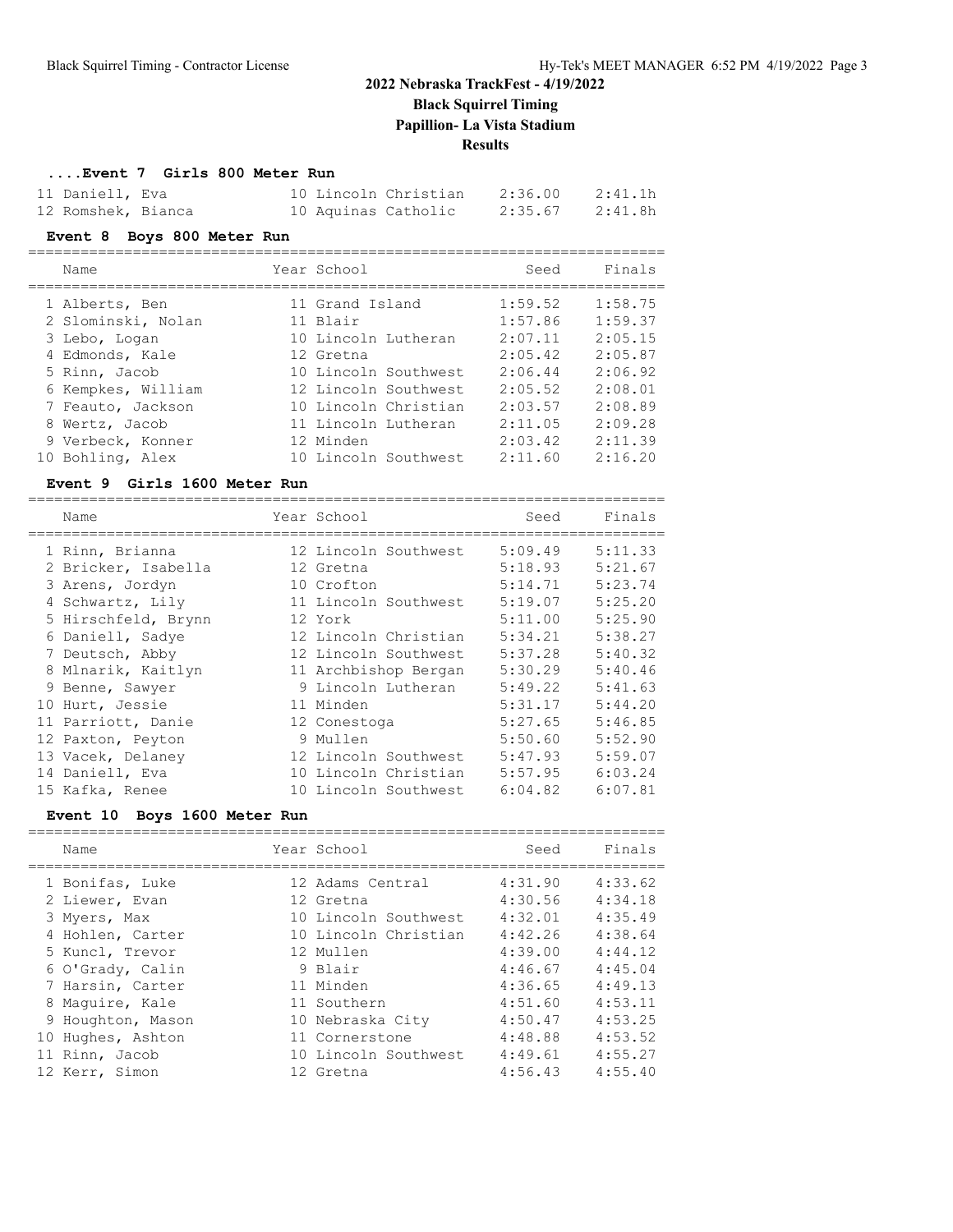## **2022 Nebraska TrackFest - 4/19/2022 Black Squirrel Timing Papillion- La Vista Stadium Results**

## **....Event 10 Boys 1600 Meter Run**

| 13 Maquire, Jude   | 10 Columbus Scotus   | 5:00.95 | 4:57.04 |
|--------------------|----------------------|---------|---------|
| 14 Bonnie, Drew    | 11 Lincoln Southwest | 4:52.73 | 5:03.58 |
| 15 Feauto, Joel    | 10 Lincoln Christian | 4:56.31 | 5:07.83 |
| 16 Sherman, Justin | 11 Cornerstone       | 4:59.69 | 5:15.54 |

### **Event 11 Girls 3200 Meter Run**

| Name               | Year School          | Seed     | Finals   |
|--------------------|----------------------|----------|----------|
| 1 Stuckey, Kassidy | 10 York              | 11:36.88 | 11:21.39 |
| 2 Arens, Jordyn    | 10 Crofton           | 11:16.04 | 11:28.52 |
| 3 Daniell, Sadye   | 12 Lincoln Christian | 11:46.51 | 11:35.77 |
| 4 Deutsch, Abby    | 12 Lincoln Southwest | 11:45.58 | 11:42.29 |
| 5 Swanson, Hannah  | Nebraska Christian   | 12:02.00 | 12:16.54 |
| 6 Parriott, Danie  | 12 Conestoga         | 11:53.00 | 12:22.17 |
| 7 Kok, Brekyn      | 11 Cornerstone       | 11:58.29 | 12:32.12 |
| 8 Coble, Callie    | 12 Mullen            | 12:13.74 | 12:32.37 |
| 9 Kafka, Renee     | 10 Lincoln Southwest | 12:43.55 | 12:39.38 |
| 10 O'Boyle, Avery  | 10 Grand Island      | 12:03.04 | 12:59.35 |
| 11 Moses, Grace    | 12 Cornerstone       | 12:37.04 | 13:37.51 |

### **Event 12 Boys 3200 Meter Run**

| Name               | Year School          | Seed     | Finals   |
|--------------------|----------------------|----------|----------|
| 1 Erdkamp, Colby   | 12 Gretna            | 9:51.82  | 9:37.44  |
| 2 Bonifas, Luke    | 12 Adams Central     | 9:59.30  | 9:48.74  |
| 3 Liewer, Evan     | 12 Gretna            | 10:03.25 | 9:50.19  |
| 4 Myers, Max       | 10 Lincoln Southwest | 9:42.76  | 9:52.71  |
| 5 Pinneo, Colin    | 11 York              | 10:30.34 | 10:18.82 |
| 6 Houghton, Mason  | 10 Nebraska City     | 10:29.72 | 10:18.97 |
| 7 Fricke, Dawson   | 11 Blair             | 9:58.15  | 10:20.10 |
| 8 Bonnie, Drew     | 11 Lincoln Southwest | 10:20.18 | 10:27.31 |
| 9 Opp, Hudson      | 12 Lincoln Christian | 10:35.07 | 10:27.72 |
| 10 Kerr, Simon     | 12 Gretna            | 10:33.00 | 10:29.89 |
| 11 Sherman, Justin | 11 Cornerstone       | 10:37.78 | 10:32.42 |
| 12 Franzen, Brady  | 11 Lincoln Lutheran  | 10:45.89 | 10:44.57 |
| 13 Hughes, Ashton  | 11 Cornerstone       | 10:22.53 | 10:45.66 |
| 14 Rico, Alex      | 11 Nebraska City     | 10:53.51 | 10:55.95 |

#### **Event 13 Girls 100 Meter Hurdles**

| Name |                                                                                                                                                                  | Seed                                                                                                                                                                          | Finals | Wind            |
|------|------------------------------------------------------------------------------------------------------------------------------------------------------------------|-------------------------------------------------------------------------------------------------------------------------------------------------------------------------------|--------|-----------------|
|      |                                                                                                                                                                  | 14.28                                                                                                                                                                         | 14.42  | NWI             |
|      |                                                                                                                                                                  | 14.38                                                                                                                                                                         | 14.64  | NW <sub>T</sub> |
|      |                                                                                                                                                                  | 14.68                                                                                                                                                                         | 15.22  | NW T            |
|      |                                                                                                                                                                  | 15.36                                                                                                                                                                         | 15.31  | NW T            |
|      |                                                                                                                                                                  | 15.62                                                                                                                                                                         | 15.48  | NW <sub>T</sub> |
|      |                                                                                                                                                                  | 15.23                                                                                                                                                                         | 16.65  | NW <sub>T</sub> |
|      |                                                                                                                                                                  | 16.44                                                                                                                                                                         | 16.94  | NW <sub>T</sub> |
|      |                                                                                                                                                                  | 17.15                                                                                                                                                                         | 17.04  | NW <sub>T</sub> |
|      | 1 Rowe, Jaida<br>2 Rodencal, Adrianna<br>3 Mustard, Grace<br>4 Webster, Addison<br>5 Schuster, Taylor<br>6 Hanel, Chloe<br>7 Kamery, Mattie<br>8 Laughlin, Jadah | Year School<br>12 Lincoln Southwest<br>12 Lincoln Lutheran<br>12 Columbus Scotus<br>12 Gretna<br>9 Lincoln Southwest<br>10 Clarkson/Leigh<br>9 Minden<br>10 Ashland-Greenwood |        |                 |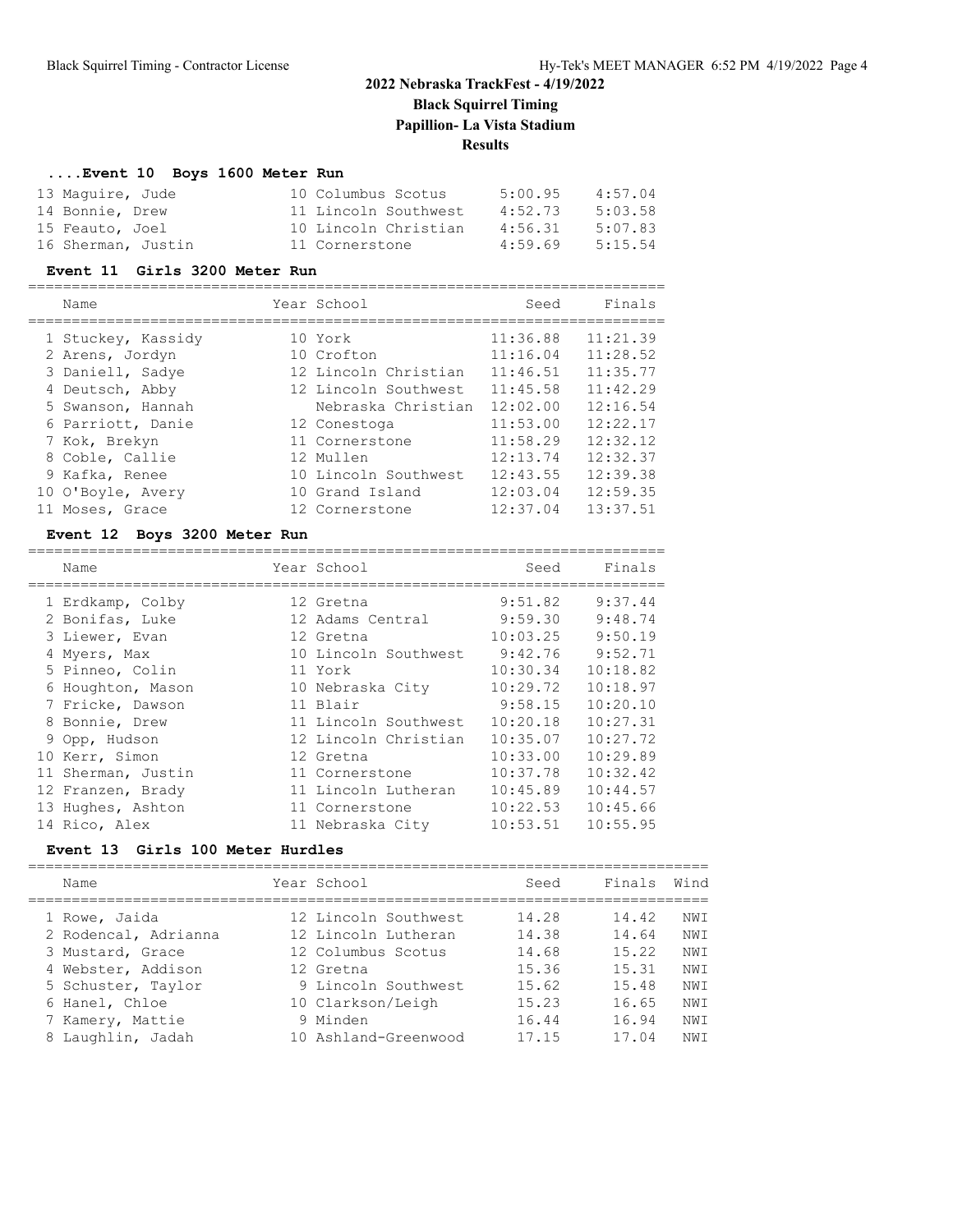# **2022 Nebraska TrackFest - 4/19/2022 Black Squirrel Timing Papillion- La Vista Stadium**

**Results**

### **Event 14 Boys 110 Meter Hurdles**

| Name              | Year School          | Seed  | Finals | Wind            |
|-------------------|----------------------|-------|--------|-----------------|
| 1 Smith, Noah     | 12 Gretna            | 14.77 | 14.70  | NW T            |
| 2 Shepard, Evan   | 12 Ashland-Greenwood | 14.55 | 14.73  | NW T            |
| 3 Fries, Gage     | 12 Minden            | 14.75 | 14.74  | NWI             |
| 4 Swartz, Kamdyn  | 12 Bishop Neumann    | 15.12 | 15.02  | NW T            |
| 5 Malone, Jesse   | 10 P1v               | 15.66 | 15.77  | NW T            |
| 6 Moore, Clayton  | 11 Mullen            | 15.44 | 15.91  | NWI             |
| 7 Tut, Wargak     | 12 Grand Island      | 16.96 | 17.17  | NW T            |
| 8 Bennett, Samuel | 11 Syracuse          | 16.80 | 17.60  | NW <sub>T</sub> |

#### **Event 15 Girls 300 Meter Hurdles**

| Name                 | Year School          | Seed  | Finals | H#           |
|----------------------|----------------------|-------|--------|--------------|
| 1 Rodencal, Adrianna | 12 Lincoln Lutheran  | 46.32 | 45.14  | 2            |
| 2 Rowe, Jaida        | 12 Lincoln Southwest | 47.21 | 45.37  | 2            |
| 3 Bosak, Kinslee     | Bishop Neumann       |       | 47.95  | $\mathbf{1}$ |
| 4 Jurgensmeier, Kali | 12 Bishop Neumann    | 47.92 | 48.02  | 2            |
| 5 Roehrs, Erika      | 12 Blair             | 47.36 | 48.72  | 2            |
| 6 Schuster, Taylor   | 9 Lincoln Southwest  | 49.19 | 48.77  | 2            |
| 7 Mustard, Grace     | 12 Columbus Scotus   | 47.44 | 48.94  | 2            |
| 8 Mousel, Kaitlyn    | 10 Adams Central     | 48.04 | 49.27  | 2            |
| 9 Frasher, Miriam    | 9 Aquinas Catholic   | 49.94 | 49.42  | $\mathbf{1}$ |
| 10 Hanel, Chloe      | 10 Clarkson/Leigh    | 46.99 | 50.07  | 2            |
| 11 Kamery, Mattie    | 9 Minden             | 49.24 | 50.23  | $\mathbf{1}$ |
| 12 Stanley, Kennedy  | 12 Syracuse          | 49.48 | 50.25  | $\mathbf{1}$ |
| 13 Laughlin, Jadah   | 10 Ashland-Greenwood | 51.54 | 53.44  |              |

# **Event 16 Boys 300 Meter Hurdles**

| Name                | Year School          | Seed  | Finals | H#             |
|---------------------|----------------------|-------|--------|----------------|
| 1 Fries, Gage       | 12 Minden            | 40.67 | 41.57  | 2              |
| 2 Shepard, Evan     | 12 Ashland-Greenwood | 41.59 | 41.79  | 2              |
| 3 Moore, Clayton    | 11 Mullen            | 41.33 | 41.96  | 2              |
| 4 Sassman, Calvin   | Bishop Neumann       |       | 42.42  | $\mathbf{1}$   |
| 5 Malone, Jesse     | $10$ $P1v$           | 43.86 | 42.44  | $\mathbf{1}$   |
| 6 Swartz, Kamdyn    | 12 Bishop Neumann    | 42.38 | 43.19  | $\overline{2}$ |
| 7 Fisher, Dahlton   | 10 Lincoln Christian | 42.58 | 43.34  | 2              |
| 8 Bennett, Samuel   | 11 Syracuse          | 43.40 | 43.68  | 2              |
| 9 Blackburn, Xavier | 12 Osceola           | 42.04 | 44.41  | 2              |
| 10 Tut, Wargak      | 12 Grand Island      | 44.52 | 45.48  | 1              |

#### **Event 17 Girls 4x100 Meter Relay**

| School                                                                         | Seed                                                  | Finals |
|--------------------------------------------------------------------------------|-------------------------------------------------------|--------|
| 1 Lincoln Southwest 'A'<br>1) Bretschneider, Kennah 9<br>3) Korecky, Taylor 11 | 51.00<br>2) Oelling, Nonic 9<br>4) Schuster, Taylor 9 | 50.66  |
| 2 Lincoln Lutheran 'A'<br>1) Leimbach, Kate 12<br>3) Psencik, Lily 12          | 51.69<br>2) Wachal, Abby 11<br>4) Martin, Molli 12    | 51.13  |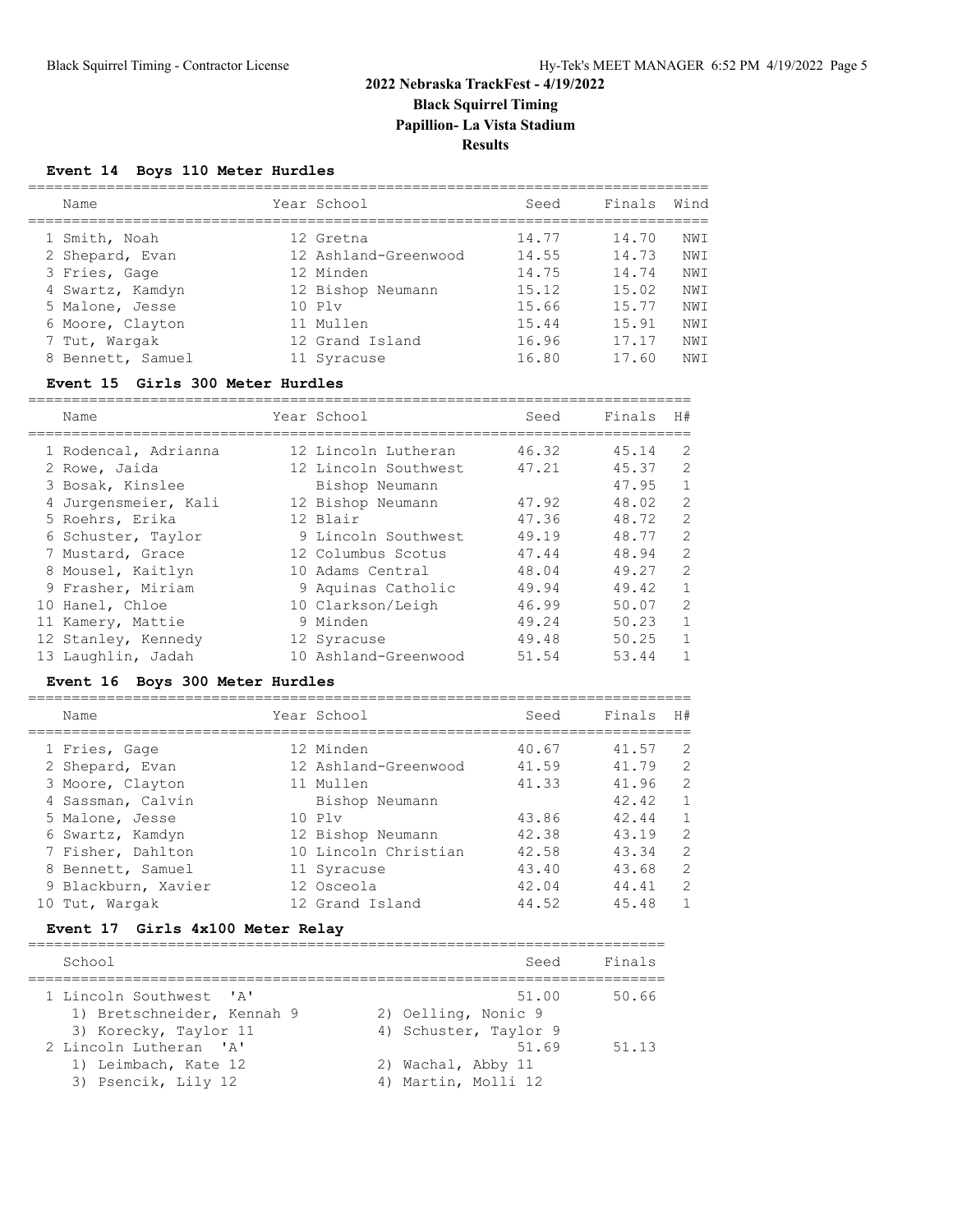**Black Squirrel Timing**

**Papillion- La Vista Stadium**

#### **Results**

#### **....Event 17 Girls 4x100 Meter Relay**

| 3 Wood River 'A'       | 52.14<br>52.70           |
|------------------------|--------------------------|
| 1) Peters, Macie 10    | 2) Rodriquez, Jazmine 12 |
| 3) Brabec, Sage 10     | 4) Rauert, Jenna 12      |
| 4 Aquinas Catholic 'A' | 52.49<br>52.74           |
| 1) Stara, Jocelyn 11   | 2) Hilger, Ava 11        |
| 3) Reiter, Grace 12    | 4) Reimers, Veronica 11  |
| 5 Syracuse 'A'         | 53.81<br>52.80           |
| 1) Sisco, Kadyn 10     | 2) Knox, Hannah 12       |
| 3) Stanley, Kennedy 12 | 4) Stanley, Kamdyn 12    |
| 6 Bishop Neumann 'A'   | 53.29                    |
| 7 Osceola 'A'          | 54.24<br>53.04           |
| 1) Winkelman, Fayth 10 | 2) Wieseman, Rori 10     |
| 3) Valish, Mae 12      | 4) Boden, Savanna 9      |

#### **Event 18 Boys 4x100 Meter Relay**

========================================================================= School School School School Seed Finals ========================================================================= 1 Lincoln Southwest 'A' 43.60 43.13 1) Stamps, Asher 11 2) Fritton, Collin 11 3) Consbruck, Kyan 12 (4) Leader, Jake 12 2 Archbishop Bergan 'A' 43.54 43.97 1) Painter, Alex 12 2) McIntyre, Kade 11 3) Brainard, Trevor 11 (4) McIntyre, Koa 12 3 Adams Central 'A' 16 and 19 and 19 and 19 and 19 and 19 and 19 and 19 and 19 and 19 and 19 and 19 and 19 and 1 1) Mulligan, Elijah 12 2) Bonifas, Drew 12 3) Kerr, Nate 12 (4) Trausch, Grant 11 4 Ashland-Greenwood 'A' 45.15 45.46 1) West, Lleyton 11 2) Upton, Nathan 11 3) Spears, Thomas 9 4) Shepard, Evan 12 5 Bishop Neumann 'A' 46.71

#### **Event 19 Girls 4x400 Meter Relay**

| School                                                               | Seed                                                           | Finals  |
|----------------------------------------------------------------------|----------------------------------------------------------------|---------|
| 1 Lincoln Southwest 'A'<br>1) Hohl, Lauren 11<br>3) Oelling, Nonic 9 | $4:14.26$ $4:15.75$<br>2) Wood, Taylor 11<br>4) Rowe, Jaida 12 |         |
| 2 Blair 'A'<br>1) Roewert, Schuyler 11                               | $4:12.91$ $4:19.78$<br>2) Baughman, Makayla 12                 |         |
| 3) Ewoldt, Reece 10<br>3 Syracuse 'A'                                | 4) Amandus, Hailey 11<br>$4:29.52$ $4:26.78$                   |         |
| 1) Sisco, Kadyn 10                                                   | 2) Stanley, Kamdyn 12                                          |         |
| 3) Stanley, Kennedy 12<br>4 Adams Central 'A'                        | 4) Meyer, Jayden 9<br>4:25.64                                  | 4:26.87 |
| 1) Conant, Mari 12<br>3) Stroh, Abby 12                              | 2) Scott, Megyn 10<br>4) Mousel, Kaitlyn 10                    |         |
| 5 Bishop Neumann<br>$\mathsf{A}$                                     |                                                                | 4:30.20 |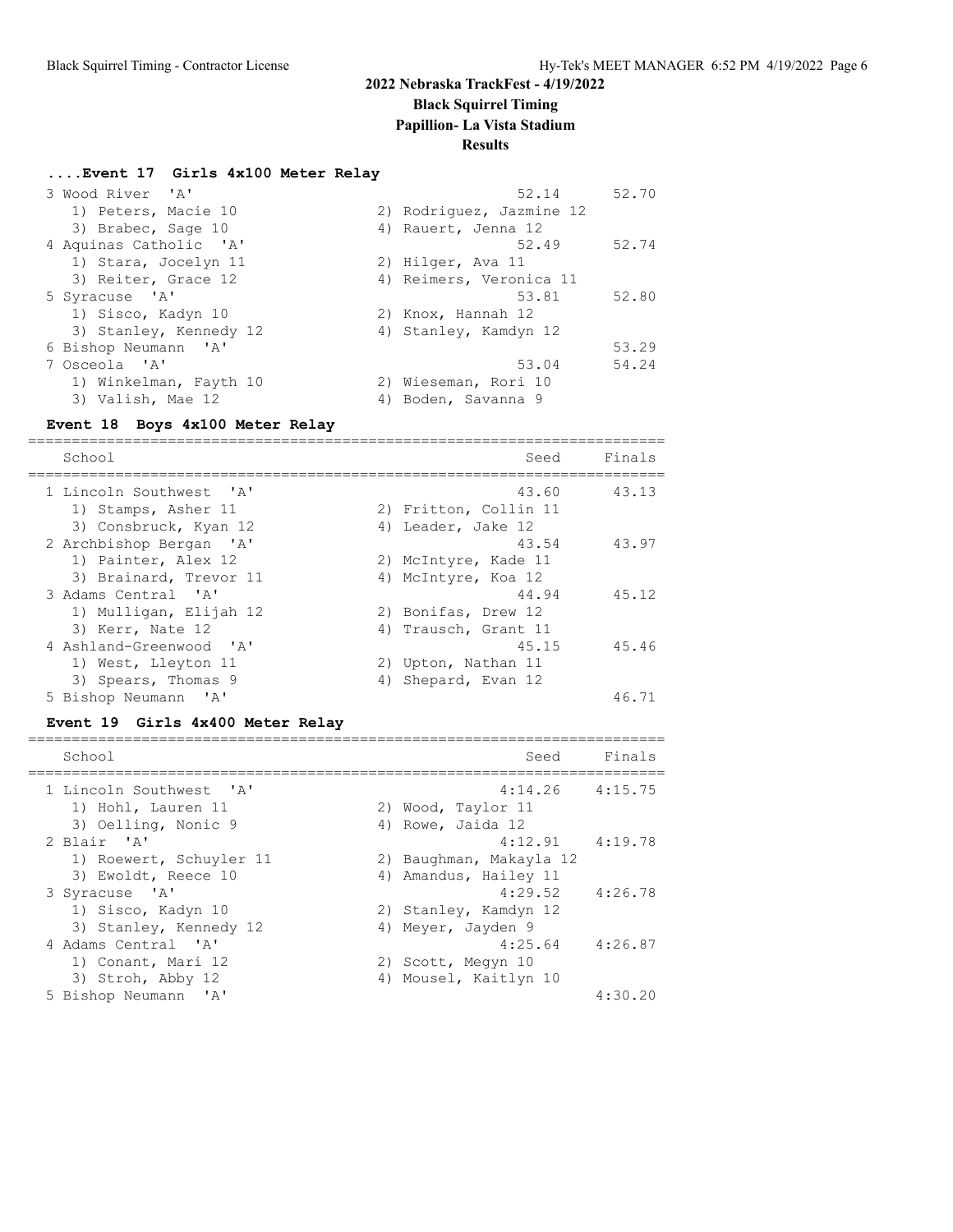## **2022 Nebraska TrackFest - 4/19/2022 Black Squirrel Timing**

**Papillion- La Vista Stadium**

# **Results**

### **Event 20 Boys 4x400 Meter Relay**

| School                                                             | Seed                                          | Finals  |
|--------------------------------------------------------------------|-----------------------------------------------|---------|
| 1 Grand Island Central Catholi 'A'<br>1) Alberts, Ben 11           | $3:40.84$ $3:36.59$<br>2) Nadir, Ishmael 11   |         |
| 3) Steinke, Gage 12<br>2 Blair 'A'                                 | 4) Johnson, Brayton 12<br>$3:38.25$ $3:37.32$ |         |
| 1) Ray, Toby 12<br>3) Lueders, Theodore 11<br>3 Bishop Neumann 'A' | 2) Slominski, Nolan 11<br>4) Funk, Caleb 10   | 3:38.42 |

### **Event 23 Girls High Jump**

| Name                                               | Year School                                            | Seed Finals         |                          |
|----------------------------------------------------|--------------------------------------------------------|---------------------|--------------------------|
| $4-06$ $4-08$ $4-10$ $5-00$ $5-02$ $5-04$ $5-06$   | 1 Martinez, Bianca 12 Omaha Central 5-06.00 5-04.00    |                     |                          |
| P O XXO XXO O XXX<br>P                             |                                                        |                     |                          |
|                                                    | 2 Jurgensmeier, Kali 12 Bishop Neumann 5-04.00 5-02.00 |                     |                          |
| $4-06$ $4-08$ $4-10$ $5-00$ $5-02$ $5-04$          |                                                        |                     |                          |
| 0 0 0 XO 0 XXX                                     |                                                        |                     |                          |
| 3 Heckenlively, Elle 9 Gretna                      |                                                        | 5-04.00 J5-02.00    |                          |
| $4-06$ $4-08$ $4-10$ $5-00$ $5-02$ $5-04$          |                                                        |                     |                          |
| P O O O XO XXX                                     |                                                        |                     |                          |
|                                                    | 4 Hanel, Chloe 10 Clarkson/Leigh                       |                     | $5 - 03.00$ $5 - 00.00$  |
| $4-06$ $4-08$ $4-10$ $5-00$ $5-02$                 |                                                        |                     |                          |
| O O O O XXX                                        |                                                        |                     |                          |
|                                                    | 5 Gerdes, Lauren 10 Ashland-Greenwood 5-02.00          |                     | $J5 - 00.00$             |
| $4-06$ $4-08$ $4-10$ $5-00$ $5-02$                 |                                                        |                     |                          |
| O O XO O XXX                                       |                                                        |                     |                          |
|                                                    | 6 Lambe, Regan 12 Lincoln Southwest 5-01.00 J5-00.00   |                     |                          |
| $4-06$ $4-08$ $4-10$ $5-00$ $5-02$                 |                                                        |                     |                          |
| P O O XO XXX                                       |                                                        |                     |                          |
|                                                    | 7 Wachal, Abby 11 Lincoln Lutheran 5-01.00 4-10.00     |                     |                          |
| $4-06$ $4-08$ $4-10$ $5-00$                        |                                                        |                     |                          |
| XX O O XXX                                         |                                                        |                     |                          |
| 8 Terwilliger, Tatum                               | 11 Lincoln Southwest  4-11.00  J4-10.00                |                     |                          |
| $4-06$ $4-08$ $4-10$ $5-00$                        |                                                        |                     |                          |
| O O XO XXX                                         |                                                        |                     |                          |
| 8 Zimmerman, Haven                                 | 11 Conestoga                                           |                     | $5 - 03.00$ $J4 - 10.00$ |
| $4-06$ $4-08$ $4-10$ $5-00$                        |                                                        |                     |                          |
| $O$ $O$ $XO$ $XXX$                                 |                                                        |                     |                          |
| 10 Reimers, Veronica<br>$4 - 06$ $4 - 08$ $4 - 10$ | 11 Aquinas Catholic                                    | $4-08.00$ $4-08.00$ |                          |
| O O XXX                                            |                                                        |                     |                          |
| 10 Novacek, Aubrey                                 |                                                        |                     |                          |
| $4 - 06$ $4 - 08$ $4 - 10$                         | 12 Aquinas Catholic 4-08.00 4-08.00                    |                     |                          |
|                                                    |                                                        |                     |                          |
| $O$ $O$ XXX                                        |                                                        |                     |                          |

### **Event 24 Boys High Jump**

#### ========================================================================= Name The Year School Seed Finals =========================================================================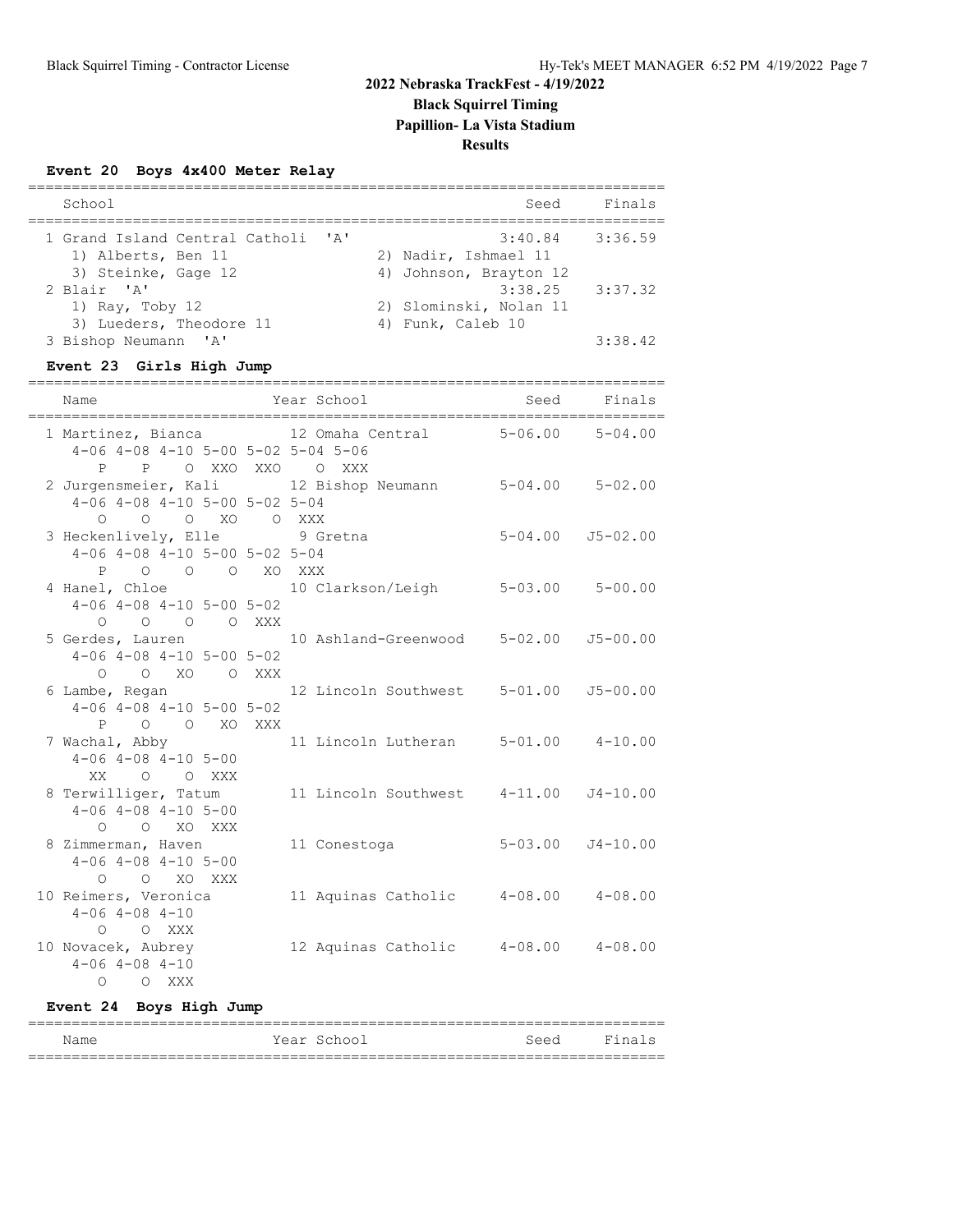#### **Black Squirrel Timing**

**Papillion- La Vista Stadium**

#### **Results**

### **....Event 24 Boys High Jump** 1 Hunzeker, Ben 12 Lincoln Southwest 6-03.00 6-02.00 5-06 5-08 5-10 6-00 6-02 O O O O O 2 Samuelson, Breck 12 Adams Central 6-06.00 6-00.00 5-06 5-08 5-10 6-00 6-02 P P P XO XXX<br>2 Puelz, Jonny 11 Lincoln Lutheran 6-01.00 6-00.00 5-06 5-08 5-10 6-00 6-02 O O O XO XXX 4 Liscomb, Jacob 11 Syracuse 5-10.00 J6-00.00 5-06 5-08 5-10 6-00 6-02 O O XO XXO XXX 4 Blackburn, Xavier 12 Osceola 6-00.00 J6-00.00 5-06 5-08 5-10 6-00 6-02 O O XO XXO XXX<br>6 Schutt, Connor Bishop Neumann 5-10.00 5-06 5-08 5-10 6-00 O O O XXX<br>6 Welch, Aidan 11 Lincoln Southwest 6-00.00 5-10.00 5-06 5-08 5-10 6-00 O O O XXX 8 Shepard, Evan 12 Ashland-Greenwood 6-04.00 J5-10.00 5-06 5-08 5-10 6-00 P O XO XXX 9 Lavaley, Hayden 10 Osceola 5-10.00 5-08.00 5-06 5-08 5-10 XO O XXX

### **Event 25 Girls Pole Vault**

| Name                                                                                              | Year School                                                                     | Seed Finals               |
|---------------------------------------------------------------------------------------------------|---------------------------------------------------------------------------------|---------------------------|
| 1 Evans, Tayler<br>0 0 0 XO XXO<br>$P \qquad \qquad$                                              | 10 Gretna<br>8-06 9-00 9-06 10-00 10-06 11-00 11-06 12-00<br>O XXX              | $11 - 01.00$ $11 - 06.00$ |
| 8-06 9-00 9-06 10-00 10-06 11-00 11-06<br>P P O O                                                 | 2 Stanley, Kennedy 12 Syracuse<br>O O XXX                                       | $10 - 08.50$ $11 - 00.00$ |
| 8-06 9-00 9-06 10-00 10-06 11-00 11-06                                                            | 3 Rerucha, Marissa $12$ Grand Island $11-00.00$ J11-00.00<br>P P O O XO XXO XXX |                           |
| 4 Valish, Mae 12 Osceola<br>$8-06$ 9-00 9-06 10-00 10-06 11-00<br>XO.<br>$\overline{O}$           | xo xo xo xxx                                                                    | $10 - 04.00$ $10 - 06.00$ |
| $8-06$ 9-00 9-06 10-00 10-06 11-00<br>P P P O XXO XXX                                             | 5 Watermeier, Hailey 11 Lincoln Southwest 11-00.00 J10-06.00                    |                           |
| 6 Jordan, Jayden 12 Crofton<br>$8 - 06$ 9-00 9-06 10-00 10-06<br>$0$ $0$ $X0$ $0$ $XXX$           |                                                                                 | $10 - 00.00$ $10 - 00.00$ |
| 7 Driewer, Melanie 12 York<br>$8 - 06$ 9-00 9-06 10-00<br>$\mathbf{P}$<br>XO<br>$\Omega$<br>XXX X |                                                                                 | $11 - 00.00$ 9-06.00      |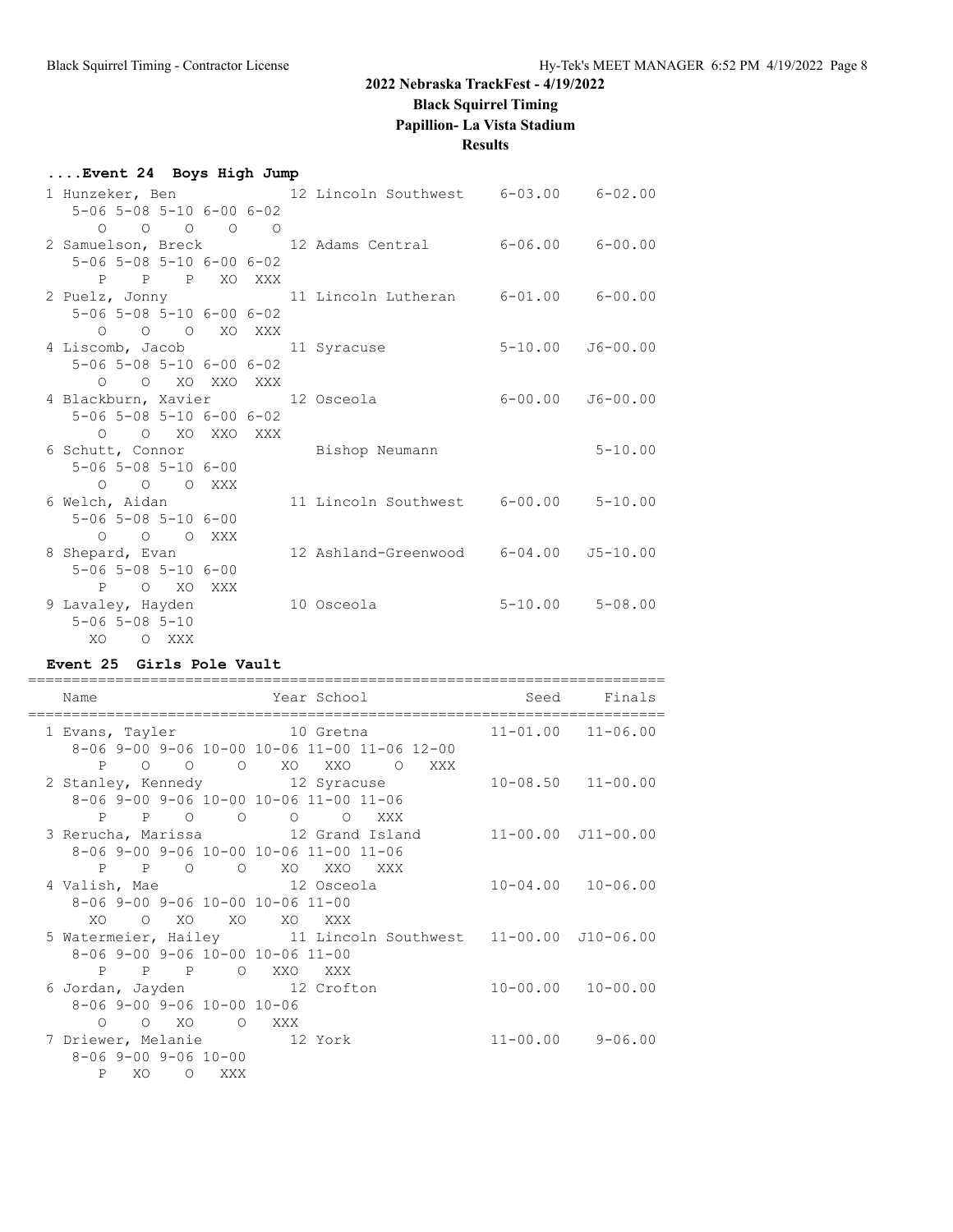## **Black Squirrel Timing**

**Papillion- La Vista Stadium**

**Results**

### **....Event 25 Girls Pole Vault**

| 8 Scott, Megyn               | 10 Adams Central     | 9-08.00     | $J9 - 06.00$ |
|------------------------------|----------------------|-------------|--------------|
| $8 - 069 - 009 - 0610 - 00$  |                      |             |              |
| XO<br>XXO.<br>$\circ$<br>XXX |                      |             |              |
| 9 Gailbraith, Greta          | 10 Blair             | 9-06.00     | J9-06.00     |
| $8 - 06$ 9-00 9-06 10-00     |                      |             |              |
| $O$ XO<br>XXX<br>$\circ$     |                      |             |              |
| 9 Savice, Malisa             | 11 Lincoln Southwest | $9 - 06.00$ | $J9 - 06.00$ |
| $8 - 069 - 009 - 0610 - 00$  |                      |             |              |
| O XO<br>XXX<br>$\circ$       |                      |             |              |
| 11 Koch, Chloe               | 9 York               | $9 - 06.00$ | J9-06.00     |
| $8 - 069 - 009 - 0610 - 00$  |                      |             |              |
| $O$ XO<br>XO.<br>XXX         |                      |             |              |
| 12 Driewer, Morgan           | 11 York              | $9 - 00.00$ | $9 - 00.00$  |
| $8 - 069 - 009 - 06$         |                      |             |              |
| O XXX<br>$\Omega$            |                      |             |              |
| 13 Cemer, Sami               | 12 Blair             | $9 - 06.00$ | $8 - 06.00$  |
| $8 - 069 - 00$               |                      |             |              |
| XO XXX                       |                      |             |              |

## **Event 26 Boys Pole Vault**

| Name                            |                 |                |                | Year School |                                                 |                |                |                                                             | Seed Finals                                                       |
|---------------------------------|-----------------|----------------|----------------|-------------|-------------------------------------------------|----------------|----------------|-------------------------------------------------------------|-------------------------------------------------------------------|
| 1 Lampert, Paul 12 Creighton Pr |                 |                |                |             |                                                 |                |                |                                                             | $14 - 00.00$ $15 - 00.00$                                         |
|                                 |                 |                |                |             |                                                 |                |                |                                                             | 10-06 11-00 11-06 12-00 12-06 13-00 13-06 14-00 14-06 15-00 15-04 |
|                                 | $P$ $P$         | $\mathbb{P}$   |                |             | P P O O O                                       |                |                | XXO                                                         | XXO<br>XXX                                                        |
|                                 |                 |                |                |             |                                                 |                |                |                                                             | 2 Carlson, Caden 12 Aurora 14-06.00 14-06.00                      |
|                                 |                 |                |                |             |                                                 |                |                | 10-06 11-00 11-06 12-00 12-06 13-00 13-06 14-00 14-06 15-00 |                                                                   |
|                                 |                 |                |                |             | P P P P P O                                     | XO             | $\overline{O}$ | $\circ$                                                     | XXX                                                               |
|                                 |                 |                |                |             |                                                 |                |                |                                                             | 3 Ostermeyer, Mayson 12 Crofton 13-06.00 13-06.00                 |
|                                 |                 |                |                |             | 10-06 11-00 11-06 12-00 12-06 13-00 13-06 14-00 |                |                |                                                             |                                                                   |
|                                 |                 | P P P          | $\circ$        |             | $P$ 0                                           | $\overline{O}$ | XXX            |                                                             |                                                                   |
|                                 |                 |                |                |             |                                                 |                |                |                                                             | 4 Knott, Kalen 11 Seward 14-00.00 J13-06.00                       |
|                                 |                 |                |                |             | 10-06 11-00 11-06 12-00 12-06 13-00 13-06 14-00 |                |                |                                                             |                                                                   |
|                                 |                 | P P P          |                |             | PXO O                                           |                | O XXX          |                                                             |                                                                   |
| 5 Taylor, Peyton 12 Gretna      |                 |                |                |             |                                                 |                |                |                                                             | $12 - 00.00$ $12 - 00.00$                                         |
| 10-06 11-00 11-06 12-00 12-06   |                 |                |                |             |                                                 |                |                |                                                             |                                                                   |
|                                 | $\circ$ $\circ$ | $\overline{O}$ | $\overline{O}$ | XXX X       |                                                 |                |                |                                                             |                                                                   |
| 6 Gonsier, Chase 12 Gretna      |                 |                |                |             |                                                 |                |                |                                                             | $11 - 06.00$ $11 - 06.00$                                         |
| 10-06 11-00 11-06 12-00         |                 |                |                |             |                                                 |                |                |                                                             |                                                                   |
| $\circ$                         |                 | $XO$ 0         | <b>XXX</b>     |             |                                                 |                |                |                                                             |                                                                   |
| 7 Holoch, Hudson 10 York        |                 |                |                |             |                                                 |                |                |                                                             | $11 - 06.00$ $11 - 00.00$                                         |
| $10 - 06$ $11 - 00$ $11 - 06$   |                 |                |                |             |                                                 |                |                |                                                             |                                                                   |
|                                 | O XXO XXX       |                |                |             |                                                 |                |                |                                                             |                                                                   |

### **Event 27 Girls Long Jump**

| Name                                                                                             | Year School                                                                              | Seed                                                         |                                                                              | Finals Wind Points              |
|--------------------------------------------------------------------------------------------------|------------------------------------------------------------------------------------------|--------------------------------------------------------------|------------------------------------------------------------------------------|---------------------------------|
| 1 Stanley, Kamdyn<br>2 Chvatal, Mary<br>3 Settje, Kennedy<br>4 Knox, Hannah<br>5 Novacek, Aubrey | 12 Syracuse<br>Bishop Neumann<br>12 Clarkson/Leigh<br>12 Syracuse<br>12 Aquinas Catholic | $17 - 02.50$<br>$16 - 02.50$<br>$17 - 00.50$<br>$15 - 04.00$ | $16 - 05.25$<br>$16 - 00.25$<br>$15 - 11.00$<br>$15 - 05.25$<br>$15 - 00.75$ | NWI<br>NWI<br>NWI<br>NWI<br>NWI |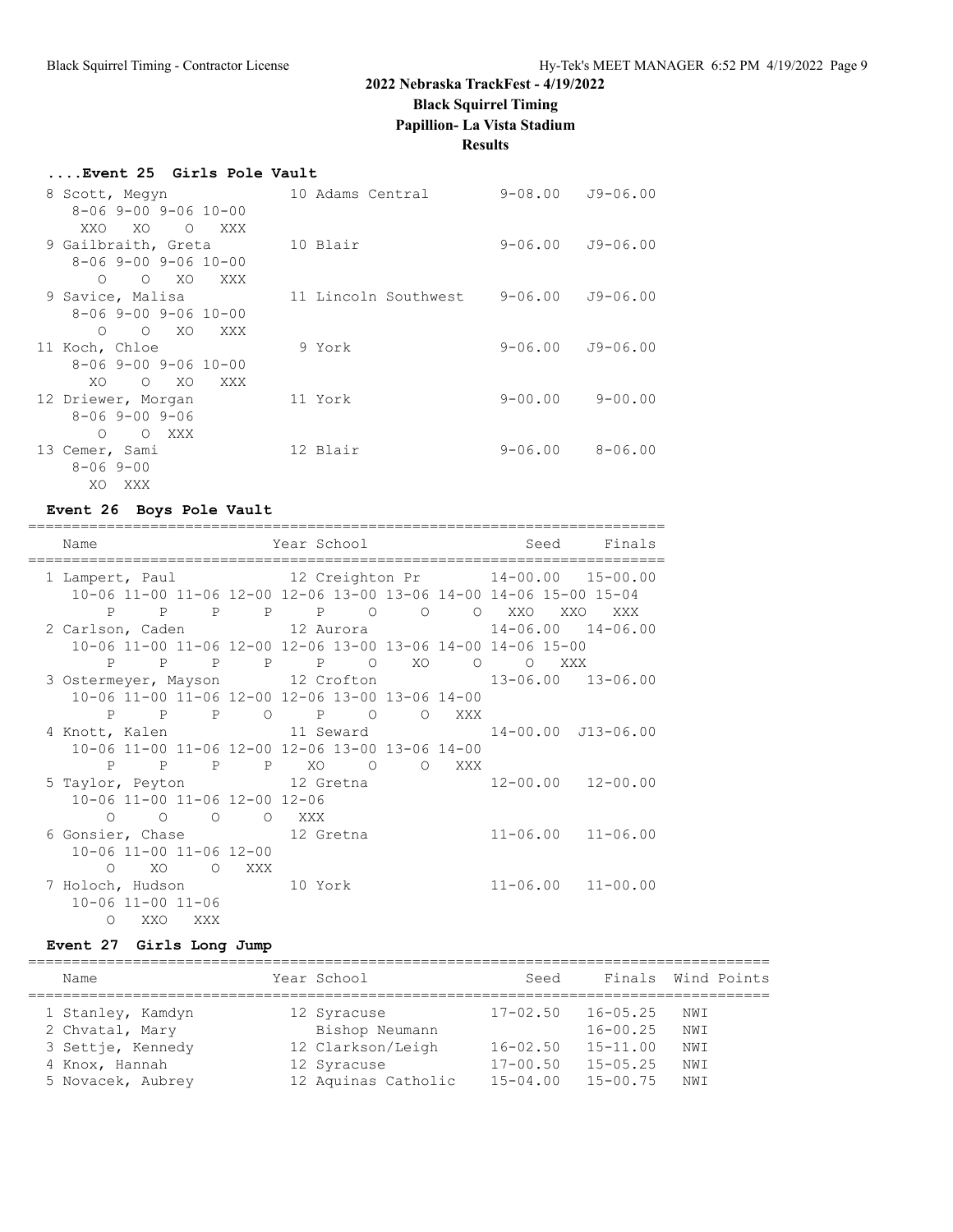**Black Squirrel Timing**

**Papillion- La Vista Stadium**

**Results**

#### **....Event 27 Girls Long Jump**

| 6 Sprunk, Audrey | 12 Columbus Scotus | 15-04.50  15-00.00  NWI |  |
|------------------|--------------------|-------------------------|--|
| 7 Boden, Savanna | 9 Osceola          | 14-11.00 14-06.50 NWI   |  |

#### **Event 28 Boys Long Jump**

| Name                                                                                | Year School |                                       | Seed      | Finals Wind   |     |
|-------------------------------------------------------------------------------------|-------------|---------------------------------------|-----------|---------------|-----|
| 1 Staehr, Carsen<br>11 Aurora                                                       |             |                                       | 22-03.25  | 21-07.75      | NWI |
| FOUL 20-07(NWI) 21-07.75(NWI) 21-07.75(NWI) PASS                                    |             |                                       |           | PASS          |     |
| 2 Hunzeker, Ben 12 Lincoln Southwest 21-01.50                                       |             |                                       |           | 21-00.50      | NWI |
| 21-00.50(NWI) 20-10.50(NWI) 20-10.75(NWI) FOUL                                      |             |                                       | FOUL FOUL |               |     |
| 3 Herbek, Isaac                                                                     |             | 12 Grand Island 21-01.50              |           | 20-07.75 NWI  |     |
| 19-10.50 (NWI) FOUL 19-07 (NWI) 20-07.75 (NWI) 20-03.50 (NWI) 20-03.25 (NWI)        |             |                                       |           |               |     |
| 4 McGovern, Finn                                                                    |             | 9 Lincoln Southwest 20-10.50 20-01.00 |           |               | NWI |
| 20-01(NWI) 18-06.50(NWI) 18-11.25(NWI) 19-10.50(NWI) FOUL                           |             |                                       |           | 19-00.50(NWI) |     |
| 5 Munos, Jake                                                                       |             |                                       |           |               | NWI |
| 18-10 (NWI) 19-07.50 (NWI) FOUL 19-04.50 (NWI) 20-00.25 (NWI) 19-08.50 (NWI)        |             |                                       |           |               |     |
| 6 Welch, Aidan                                                                      |             | 11 Lincoln Southwest 21-07.00         |           | $20 - 00.00$  | NWI |
| 19-06.50(NWI) 20-00(NWI) 19-11(NWI) FOUL 19-08(NWI) FOUL                            |             |                                       |           |               |     |
| 7 Swartz, Kamdyn                                                                    |             | 12 Bishop Neumann 20-01.00 19-04.00   |           |               | NWI |
| 19-04 (NWI) 18-01 (NWI) FOUL 18-07.25 (NWI) FOUL 18-05 (NWI)                        |             |                                       |           |               |     |
| Bishop Neumann<br>8 Schutt, Connor                                                  |             |                                       |           | 18-11.00      | NWI |
| 18-02.75 (NWI) 18-09.50 (NWI) 18-11 (NWI) 17-07 (NWI) 17-07.75 (NWI) 18-09.50 (NWI) |             |                                       |           |               |     |

#### **Event 29 Girls Triple Jump**

============================================================================== Name The Year School Seed Finals Wind ============================================================================== 1 Jurgensmeier, Kali 12 Bishop Neumann 36-07.00 34-09.75 NWI FOUL FOUL 33-02.75(NWI) 33-04.50(NWI) 34-09.75(NWI) 33-06.75(NWI) 2 McGuigan, Caitlin Bishop Neumann 34-04.75 NWI FOUL FOUL 32-07.50(NWI) 34-04.75(NWI) 33-01.75(NWI) FOUL 3 Reiter, Grace 12 Aquinas Catholic 33-05.00 32-11.25 NWI 31-06.50(NWI) 31-09.75(NWI) 32-11.25(NWI) FOUL 32-04.75(NWI) 31-10.25(NWI) 4 Boden, Savanna 9 Osceola 33-04.00 32-08.25 NWI 29-06.50(NWI) FOUL 32-04.75(NWI) FOUL 30-06.75(NWI) 32-08.25(NWI) 5 Romshek, Bianca 10 Aquinas Catholic 33-02.00 32-02.75 NWI 30-05.50(NWI) 31-11.50(NWI) FOUL 31-11.75(NWI) 32-02.75(NWI) FOUL 6 Settje, Kennedy 12 Clarkson/Leigh 33-00.00 31-09.00 NWI 30-03.75(NWI) 31-08.25(NWI) FOUL 31-09(NWI) 31-01.50(NWI) 29-07.75(NWI)

#### **Event 30 Boys Triple Jump**

| Name                               | Year School                                                                                        | Seed                 | Finals Wind                        |     |
|------------------------------------|----------------------------------------------------------------------------------------------------|----------------------|------------------------------------|-----|
| 1 Staehr, Carsen                   | 11 Aurora<br>42-11 (NWI) 42-11.50 (NWI) 44-00.50 (NWI) PASS                                        | $45 - 01.25$<br>PASS | $44 - 00.50$<br>PASS               | NWI |
| 2 Herbek, Isaac                    | 12 Grand Island<br>41-11.25(NWI) 39-11.50(NWI) FOUL 42-02.50(NWI) FOUL                             | $43 - 08.50$         | $42 - 02.50$<br>$41 - 04.25$ (NWI) | NWI |
| 3 Schutt, Connor                   | Bishop Neumann<br>40-10.25 (NWI) 41-06.50 (NWI) 41-07 (NWI) 41-07 (NWI) 40-10 (NWI) 42-02.50 (NWI) |                      | $J42 - 02.50$                      | NWI |
| 4 Hays, Eli<br>41-02.50 (NWI) FOUL | 12 Clarkson/Leigh<br>$40-10$ (NWI) $40-05$ (NWI) $40-05$ (NWI) $41-11$ (NWI)                       |                      | 42-04.50  41-11.00                 | NWI |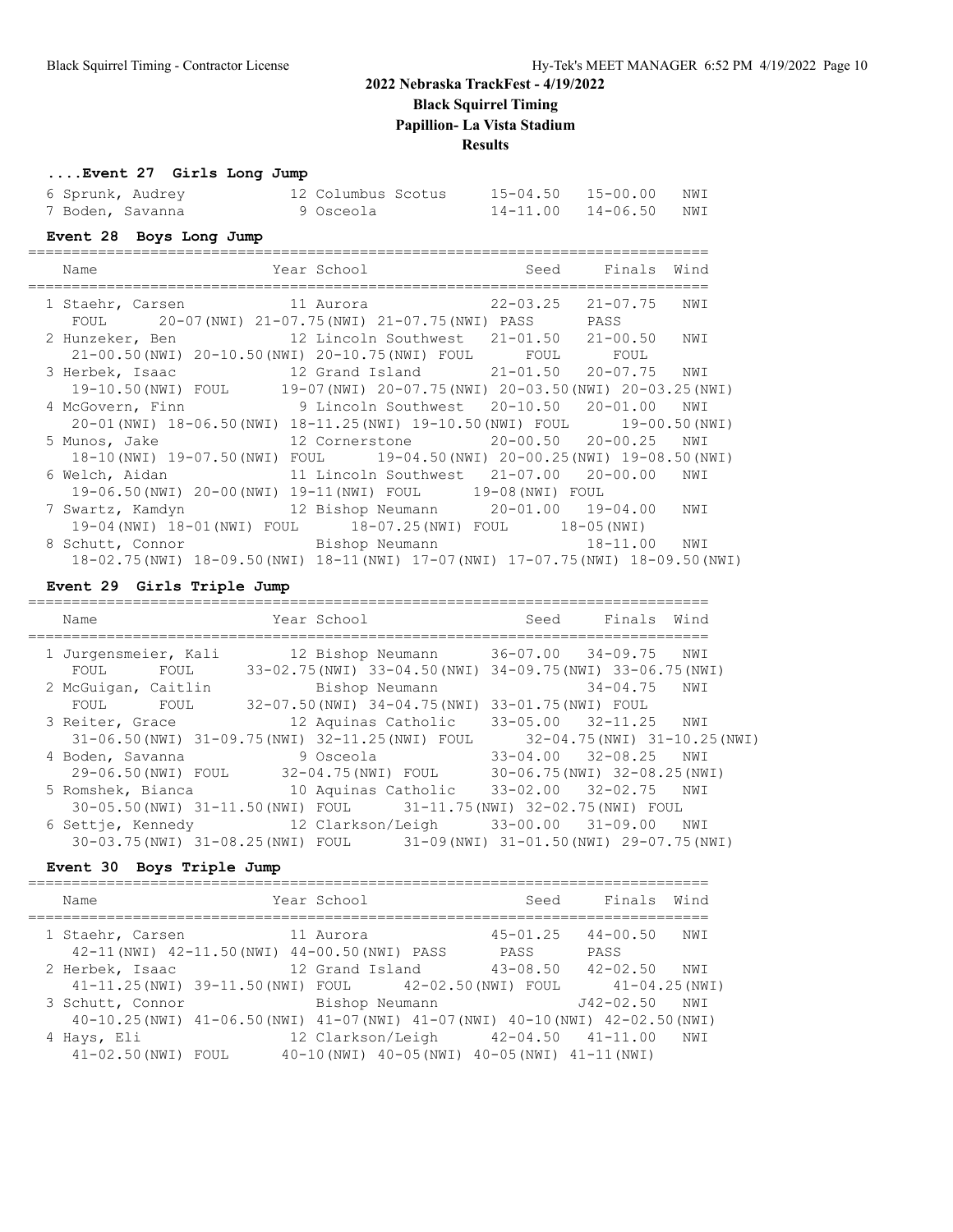## **2022 Nebraska TrackFest - 4/19/2022 Black Squirrel Timing Papillion- La Vista Stadium Results**

#### **....Event 30 Boys Triple Jump**

 5 Lowry, Marcus 12 Grand Island 41-01.50 41-02.00 NWI 41-02(NWI) 41-01(NWI) 39-08(NWI) 40-05.50(NWI) 40-00(NWI) 41-00(NWI) 6 McGovern, Finn 9 Lincoln Southwest 41-01.00 40-03.00 NWI 40-03(NWI) 39-00(NWI) 38-10(NWI) 39-01.25(NWI) 38-05.50(NWI) 40-01.25(NWI) 7 Kerr, Nate 12 Adams Central 41-04.50 40-01.25 NWI 38-09(NWI) 40-01.25(NWI) 38-05.50(NWI) 39-00(NWI) FOUL FOUL 8 Paulk, Caleb 11 Wood River 41-05.75 39-08.50 NWI 39-08.50(NWI) 39-00(NWI) 39-01(NWI) 38-01(NWI) PASS PASS 9 Winkelman, Alexx 11 Osceola 39-08.00 39-04.50 NWI 39-04.50(NWI) 38-03.75(NWI) 38-05.50(NWI) 38-09(NWI) 38-10.50(NWI) 38-06(NWI) 10 Mielak, Grant 12 Lincoln Southwest 40-03.25 39-02.25 NWI FOUL 39-02.25(NWI) 38-05.50(NWI) 39-01.50(NWI) FOUL 37-05.25(NWI)

#### **Event 31 Girls Discus Throw**

| Name                                                                                          | Year School and the Market School | Seed                         | Finals                  | H#             |
|-----------------------------------------------------------------------------------------------|-----------------------------------|------------------------------|-------------------------|----------------|
| 1 Hibbert, Lovely 10 Seward<br>92-06 FOUL 124-08 140-05 FOUL FOUL                             |                                   |                              | $37 - 09.50$ $140 - 05$ | 2              |
| 2 Adams, Madison 10 Lincoln East 128-04<br>122-05 FOUL 107-11 131-00 FOUL 104-02              |                                   |                              | $131 - 00$              | 2              |
| 3 Stieb, Jessica and 11 Arcadia-Loup City 44-02.25<br>125-03 116-06 128-00 130-04 127-11 FOUL |                                   |                              | 130-04                  | 2              |
| 4 Walker, Chloe 12 Columbus Scotus<br>123-07 98-06 FOUL 117-02.50 115-05 95-04                |                                   | $123 - 11$                   | $123 - 07$              | 2              |
|                                                                                               |                                   |                              | $121 - 00$ $117 - 00$   | $\overline{2}$ |
| 6 Vollertson, Lily 12 Syracuse 112-01<br>111-09 109-09 116-01 116-05.50 100-05 115-03         |                                   |                              | $116 - 05.50$           | $\mathbf{1}$   |
| 7 Schneider, Maddie 10 Grand Island<br>94-06 115-00 112-11 FOUL FOUL 107-00                   |                                   |                              | 109-05 115-00           | $\mathbf{1}$   |
| 8 Shelton, Evynn 10 Lincoln Southwest<br>109-01 FOUL FOUL                                     |                                   | $120 - 04$                   | $109 - 01$              | $\overline{2}$ |
| 9 Oxley, Katelynn 12 Lincoln Lutheran<br>108-02 93-01 FOUL                                    |                                   | $114 - 01$                   | $108 - 02$              | $\mathbf{1}$   |
| 10 Hudson, JessaLynn Bds<br>107-09.50 FOUL 105-07                                             |                                   |                              | 123-11 107-09.50        | 2              |
| 11 Schroeder, Jayda<br>101-09 104-11 106-10                                                   |                                   | 10 Elm Creek 06-04.50 106-10 |                         | $\mathbf{1}$   |
| 12 Hasselmann, Hadlee 10 Grand Island<br>106-05 101-00 101-00                                 |                                   | $113 - 02$                   | $106 - 05$              | $\mathbf{1}$   |
| 13 Schroer, Hailey 11 Lincoln Southwest<br>FOUL 101-02 104-07                                 |                                   |                              | $108 - 05$ $104 - 07$   | $\mathbf{1}$   |
| 14 Steffensmeier, Hailey 11 Columbus Scotus<br>93-05.50 91-01 FOUL                            |                                   |                              | $117 - 08$ 93-05.50     | 2              |
| 15 Baughman, Makayla 12 Blair<br>FOUL 88-10 76-00                                             |                                   |                              | $105 - 11$ 88-10        | $\mathbf{1}$   |

#### **Event 32 Boys Discus Throw**

| Name               |  | Year School |                                         | Seed       | Finals |
|--------------------|--|-------------|-----------------------------------------|------------|--------|
| 1 Fredrick, Caiden |  |             | 11 Ply South                            | $172 - 00$ | 169-10 |
|                    |  |             | 148-11 143-10 156-11 FOUL 169-10 169-10 |            |        |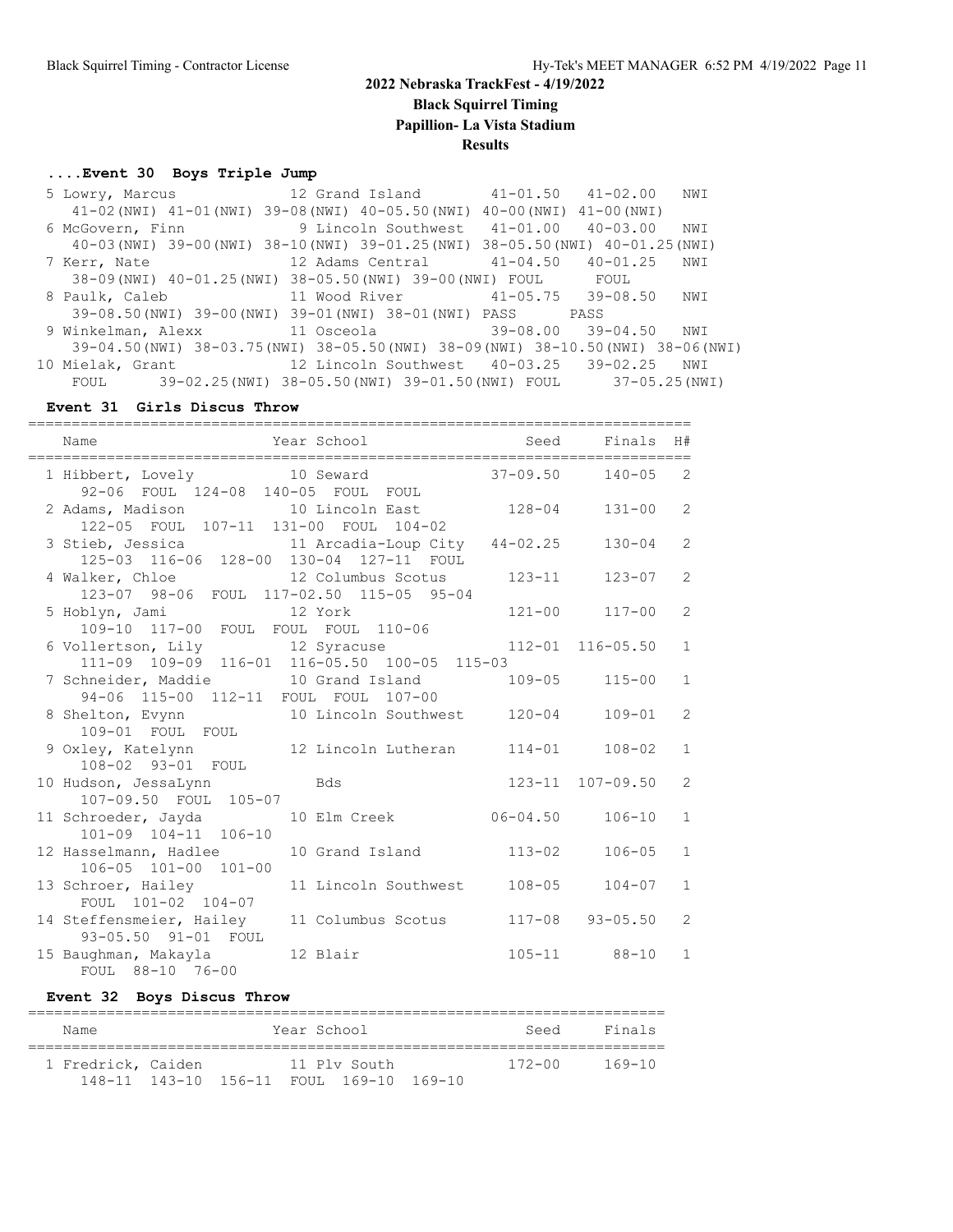**Black Squirrel Timing**

**Papillion- La Vista Stadium**

### **Results**

### **....Event 32 Boys Discus Throw**

| 2 Griffith, Gage 12 Aurora 172-01              |                      |              | 164-02     |
|------------------------------------------------|----------------------|--------------|------------|
| 157-00 133-04.50 FOUL 156-01 164-02 FOUL       |                      |              |            |
|                                                |                      |              | $164 - 01$ |
| 137-02 FOUL 164-01 FOUL FOUL 155-08            |                      |              |            |
| 4 Voorhees, Jase 11 Syracuse 144-05            |                      |              | $149 - 01$ |
| 149-01 146-03 142-05 145-09.50 146-01 140-01   |                      |              |            |
| 5 Schmitz, Andrew 12 Plv 157-09                |                      |              | $145 - 01$ |
| 140-07 FOUL FOUL FOUL 142-05 145-01            |                      |              |            |
| 6 Scarpello, Matthew 12 Plv South 141-00       |                      |              | $138 - 03$ |
| 123-09.50 138-03 132-04 FOUL 125-00 130-00     |                      |              |            |
| 7 Ortmeier, Carson 12 Archbishop Bergan 136-10 |                      |              | $136 - 02$ |
| FOUL 136-02 122-10 136-02 134-06 101-05        |                      |              |            |
| 8 Pieper, Kade 11 Norfolk Catholic 154-01      |                      |              | $132 - 05$ |
| 119-01 124-03 132-05 125-03 FOUL 130-04        |                      |              |            |
| 9 Snodgrass, Dalton 10 York 124-10             |                      |              | $122 - 02$ |
| 122-02 115-03 FOUL                             |                      |              |            |
| 10 DeGolyer, Kayden 12 Syracuse                |                      | $15 - 05.50$ | $113 - 00$ |
| FOUL 113-00 104-01                             |                      |              |            |
| 11 Lambert, Luke                               | 11 Ashland-Greenwood | 139-08       | $112 - 11$ |
| 110-11.50 FOUL 112-11                          |                      |              |            |
| 12 Ehlers, Cole 12 York                        |                      | $110 - 00$   | $106 - 04$ |
| 106-04 104-04 102-06                           |                      |              |            |
| -- Packett-Trisdale, Seagan 11 Blair           |                      | $141 - 05$   | FOUL       |
| FOUL FOUL FOUL                                 |                      |              |            |

#### **Event 33 Girls Shot Put**

| Year School <a> Seed Finals<br/> H#<br/>Name<br/>--------------------------------</a>                                                            | ------------------------------------- |                |
|--------------------------------------------------------------------------------------------------------------------------------------------------|---------------------------------------|----------------|
| 1 Stieb, Jessica 11 Arcadia-Loup City 44-07.50 41-07.00 2<br>41-07 FOUL 39-00 FOUL 35-03 FOUL                                                    |                                       |                |
| 2 Hudson, JessaLynn Machael Bds (41-10.00 41-00.00 2                                                                                             |                                       |                |
| 40-11.50 FOUL 40-09.50 41-00 40-09 39-00.50<br>3 Vollertson, Lily 12 Syracuse 42-01.00 40-01.50 2<br>39-00 FOUL 40-01.50 39-00.50 38-08.50 39-03 |                                       |                |
| 4 Erwin, Kelly 11 York 36-06.25 35-01.50 2<br>34-10 FOUL 33-07.50 35-01 33-09 35-01.50                                                           |                                       |                |
| 5 Schneider, Maddie 10 Grand Island 36-05.00 34-05.00 2<br>32-01 FOUL 33-09 34-05 34-01.50 33-06                                                 |                                       |                |
| $35-03.00$ $34-01.00$ 1<br>6 Cotton, Addison 11 York                                                                                             |                                       |                |
| 34-01 FOUL FOUL FOUL FOUL 32-05.50<br>7 Steffensmeier, Hailey 11 Columbus Scotus 34-03.00 33-10.50 1<br>32-05.50 FOUL 33-10.50 32-07 31-01 32-03 |                                       |                |
| 8 Heckenlively, Elle 9 Gretna<br>33-04.50 FOUL 33-06.50 32-07 FOUL 31-09.50                                                                      | 35-11.00 33-06.50 2                   |                |
| 9 Hasselmann, Kylee 12 Grand Island 36-09.00 33-05.00<br>FOUL FOUL 33-05                                                                         |                                       | $\overline{2}$ |
| 10 Walker, Chloe 12 Columbus Scotus 35-11.50 33-02.00<br>32-10 FOUL 33-02                                                                        |                                       | $\overline{2}$ |
| 11 Wisnieski, Claire 11 Aquinas Catholic                                                                                                         | $33 - 05.00$ $33 - 01.00$             | $\overline{1}$ |
| 32-03 FOUL 33-01<br>33-00 FOUL FOUL                                                                                                              |                                       |                |